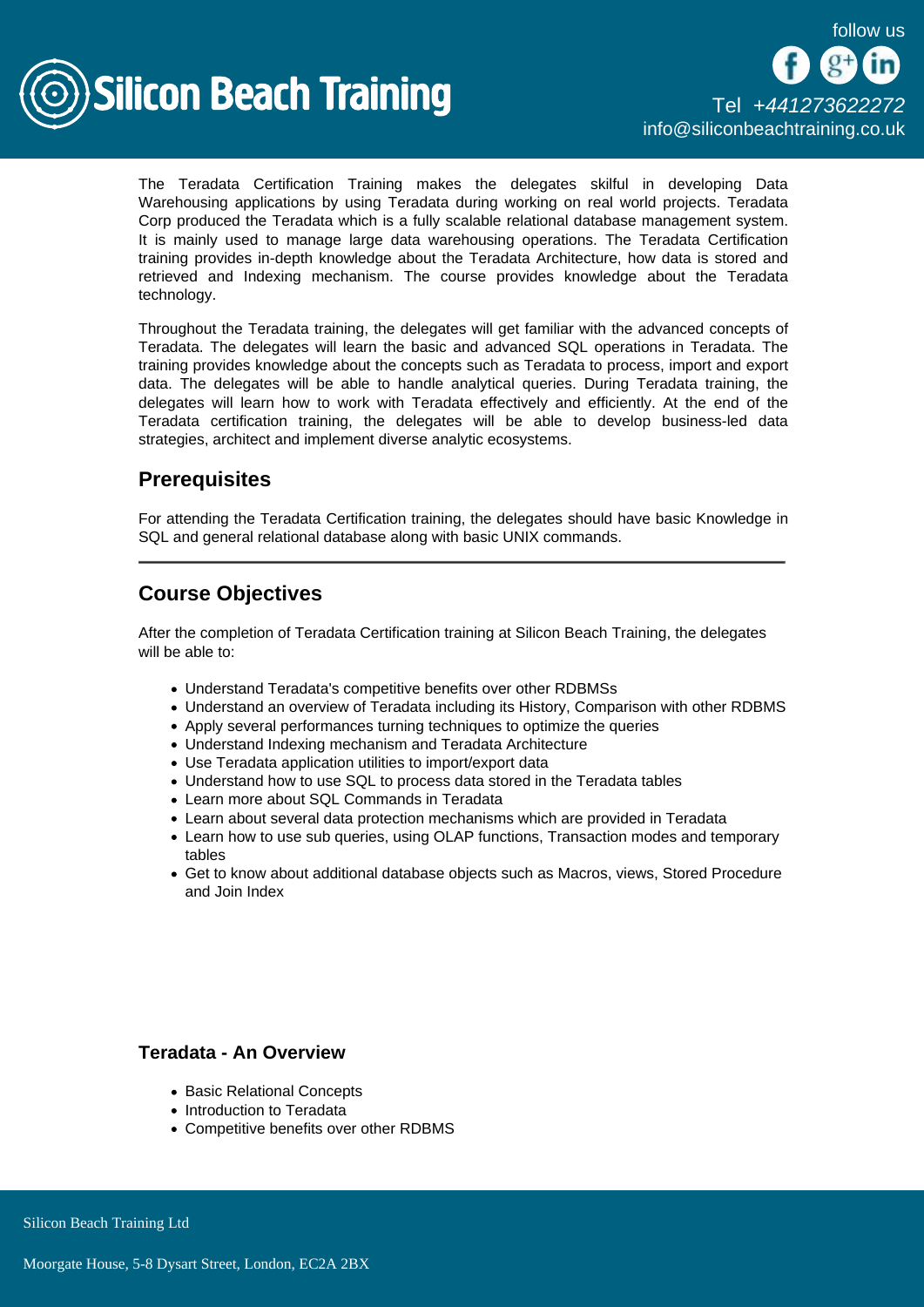

[Tel +44](tel:+441273622272)1273622272 [info@siliconbeachtraining.co.uk](/var/www/html/siliconbeachtraining.co.uk/public/mailTo:info@siliconbeachtraining.co.uk)

- Teradata Architecture and Components
- How to store and retrieve Data
- Teradata How components Interact with each other
- Connectivity with Mainframe and Network Applications
- Tools and Utilities
- Teradata Unified Data Architecture

## Teradata SQL

- Data types
- DML Statements (Insert, Delete, Update)
- DCL Statements (Grant, Revoke)
- DDL Statements (CREATE, ALTER, DROP)
- Order by, Group by, Distinct, SET Operators
- Logical & Conditional Operators
- String functions
- HELP and Show Functions
- Cast & Format functions
- Date and Built-In Functions
- Joins (INNER and OUTER)
- Aggregation

#### Teradata Indexes and Join Strategies

- Difference between Primary Key and Primary Index
- Primary Index and types
- How primary index is used in data distribution and retrieval
- Secondary index
- Types of secondary index
- Data retrieval using secondary Index
- Partition primary index and its types
- Advantage of PPI
- Join strategies
- How data is redistributed for Join processing

## SQL Advanced

- Introduction to Sub queries
- Upsert, Case, Coalesce, Nullif, OLAP Functions
- Transaction Modes
- Rank & Row Number
- Temporary Tables (Derived, Volatile and Global Temporary)
- Explain and Collect Statistics

#### Data Protection

- Introduction to Transaction locks
- Fallback tables
- Clusters
- Permanent Journal
- Down AMP Recovery Journal

Silicon Beach Training Ltd